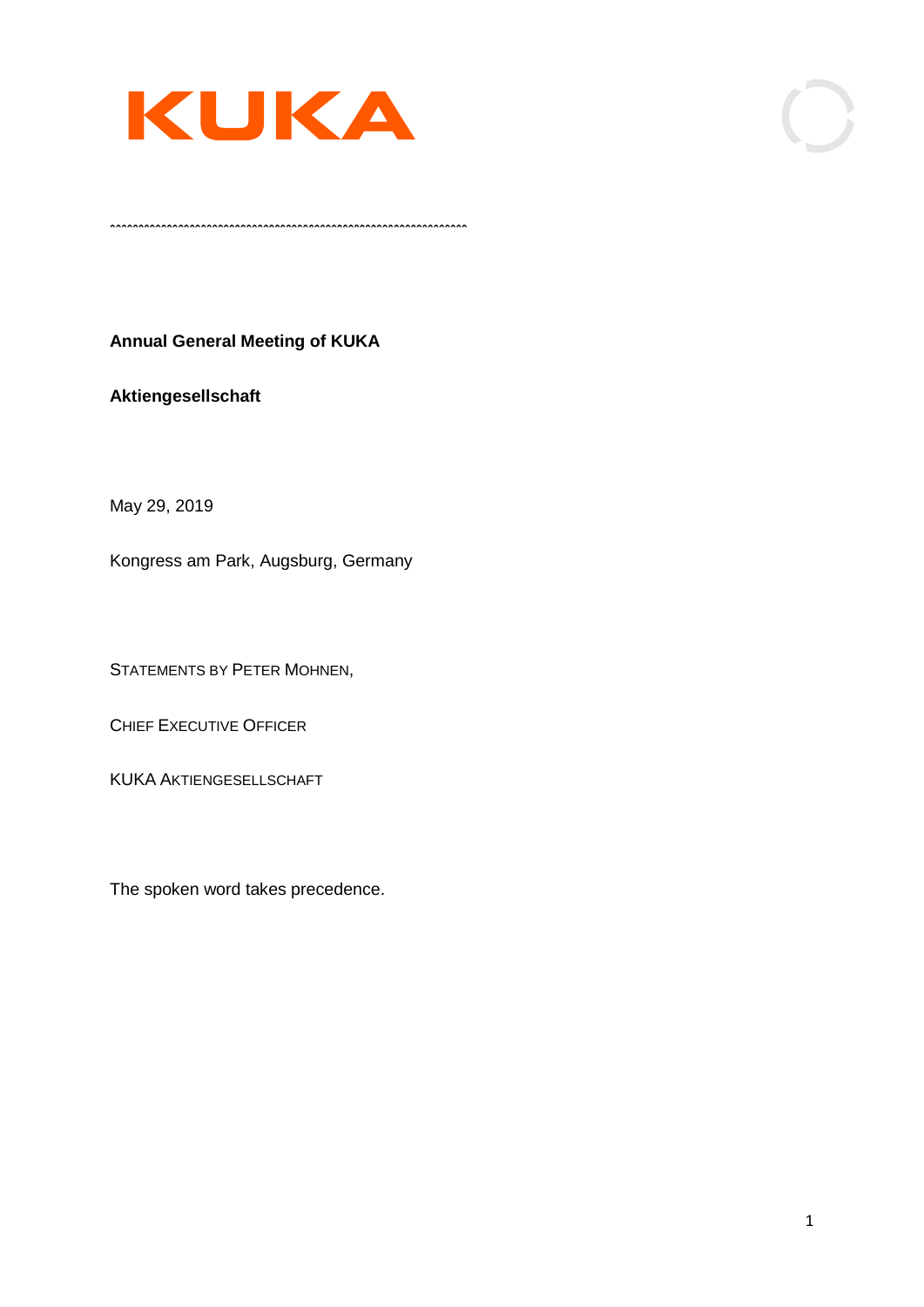

Dear shareholders and shareholder representatives, representatives of the city and administrative district of Augsburg, media representatives, guests and friends of our company, dear members of the Supervisory Board and KUKA employees,

Welcome to the KUKA AG Annual General Meeting.

This is the first time that I am welcoming you to our AGM as CEO and this is also the first time, or certainly the first time since I joined KUKA, that we find ourselves reporting on such an economically challenging year.

"KUKA posts record-breaking results once again"

"KUKA the innovation leader"

"KUKA continues to grow"

Those were the headings we used at our previous events. In 2018, however, you have been faced with different headlines:

"KUKA corrects forecast"

"KUKA announces economy measures"

I can imagine, esteemed shareholders, that you are wondering what is going on at KUKA.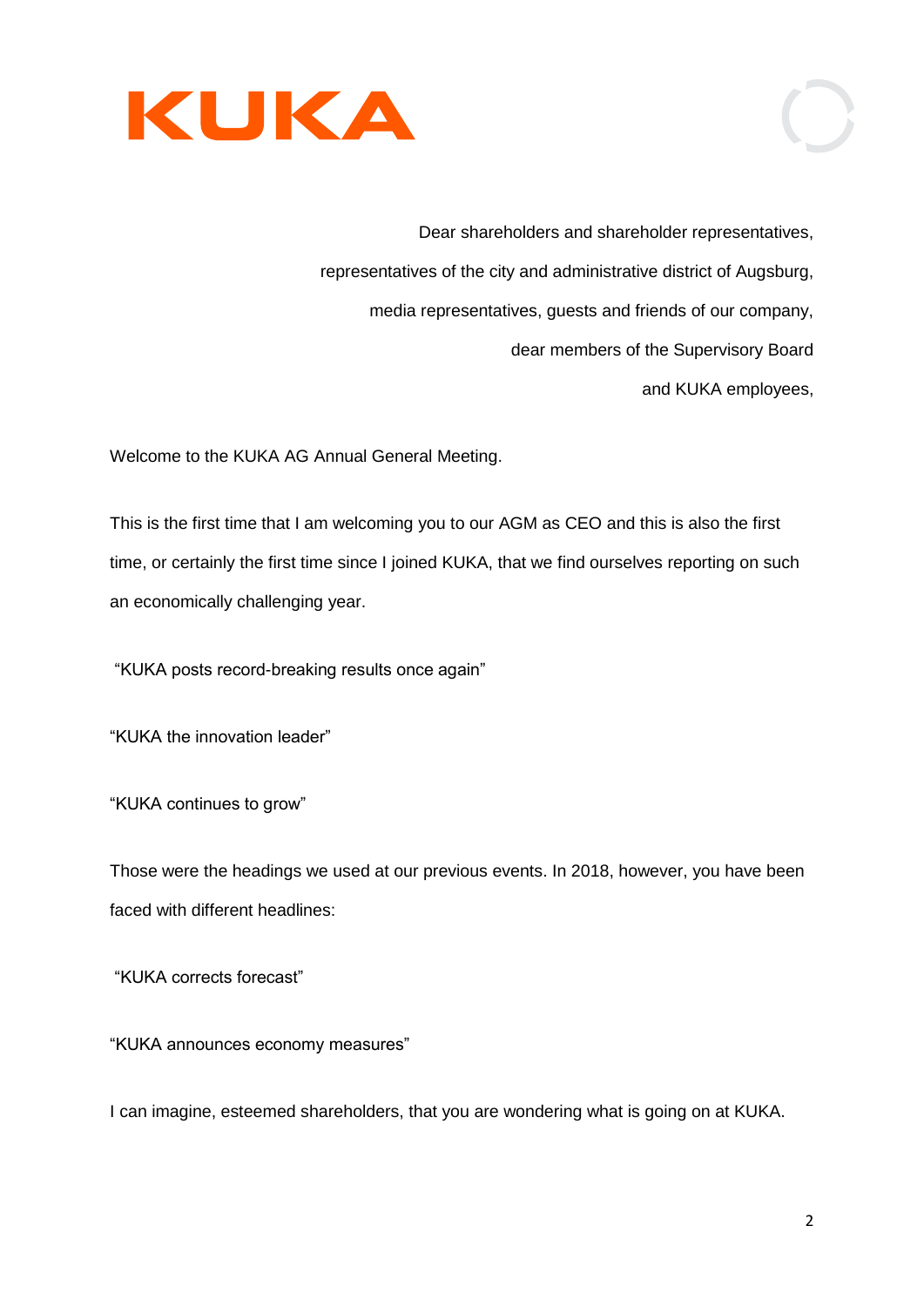Public speculation and increasingly serious headlines can, at times, convey a distorted picture.

While I am giving my report on the financial year today, I would like to shed light on some of the background so that you are in a better position to assess how things are going at KUKA.

It is the insider viewpoint of an interim captain who took the helm in December last year during turbulent times to guide the crew and the ship back to safer waters and who has now taken on the job with the aim of putting KUKA successfully back on course.

Two weeks ago, the interim phase came to an end.

I would like to take this opportunity to thank the Supervisory Board for putting their trust in me. And to thank my colleague on the executive board, Andreas Pabst, for his support. The past months have shown me that the Chairman of the Supervisory Board, Andy Gu; all other Supervisory Board members; the Executive Board; the members of the Works Council under the direction of Armin Kolb; and all KUKA employees are working together to put KUKA back on course to success. I am very happy to lead the team in that direction.

We all do this in the interest of all stakeholders: for you, esteemed shareholders, for our customers, suppliers, partners and last, but not least, our employees.

Before I come to last year's financial results, let me talk a little about the environment that KUKA is currently operating in. If we stick to our metaphor about a ship on the open sea, then I would describe the swell of the waves we currently find ourselves in as rough waves.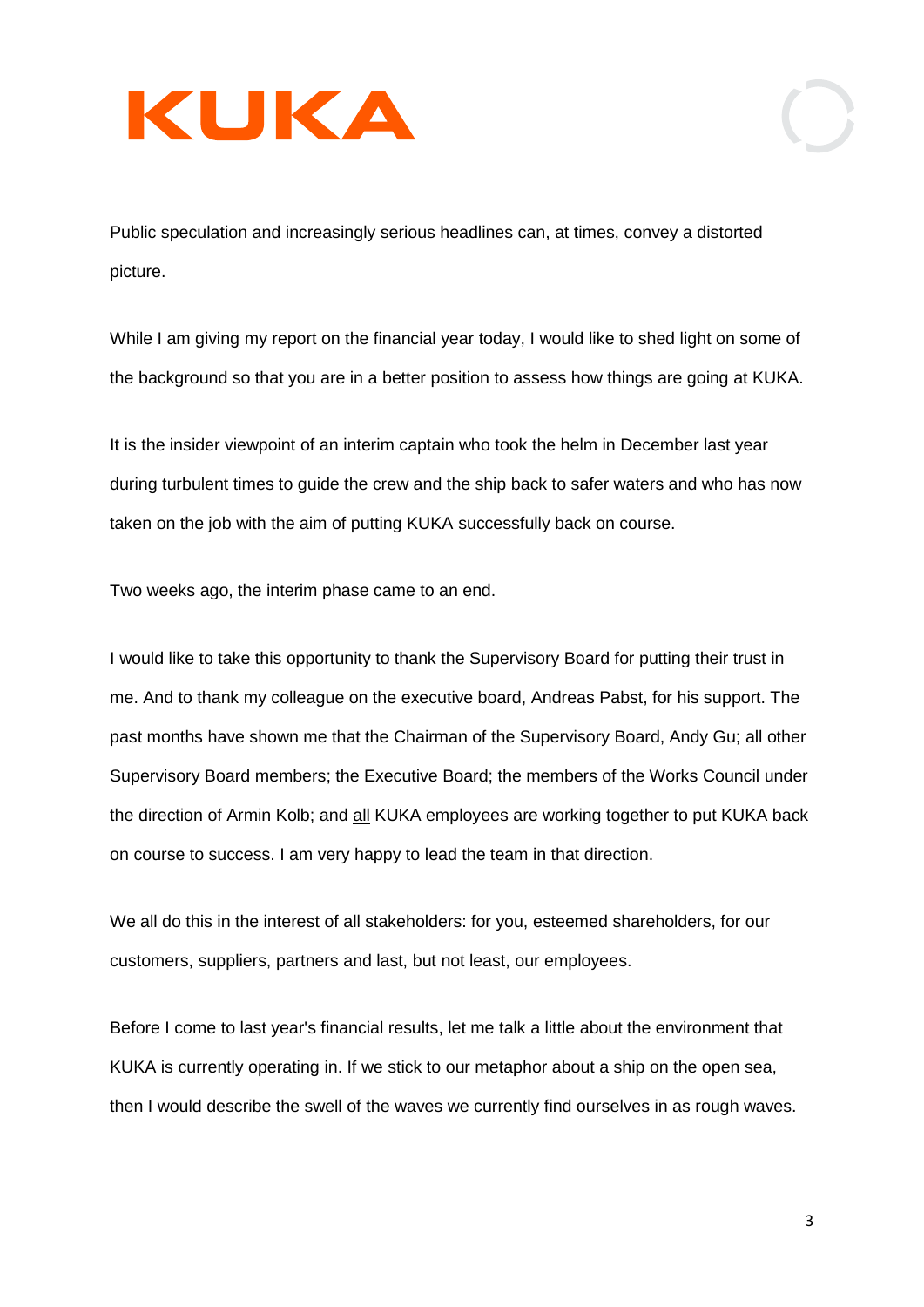

Nevertheless, automation and digitalization offer many opportunities and possibilities for KUKA. It is up to us to set the sails well and do the right things.

This is because automation and digitalization are the big value drivers of the future. Automation and digitalization are the future technologies, the future markets and the future growth for KUKA.

But first of all, let me discuss the 2018 financial results. After that, I will present the developments in 2019.

Let me state clearly: the results in the 2018 financial year were not satisfactory for KUKA. There were two primary factors:

on the one hand the economic slowdown, and on the other hand the negative effects from our project business.

As a result, we had to adjust our guidance targets for 2018.

KUKA closed the financial year with sales revenues of €3.2 billion. Orders received totaled €3.3 billion. The EBIT margin before purchase price allocations, growth investments and reorganization expenditure was 3.0% – and, taking into consideration all expenditure, our EBIT margin was 1.1% after 3.0% in the previous year. Earnings after taxes fell to €16.6 million.

KUKA Group has grown immensely in recent years with orders received between 2013 and 2018 increasing by an average of 12% annually. Since 2018, however, we have felt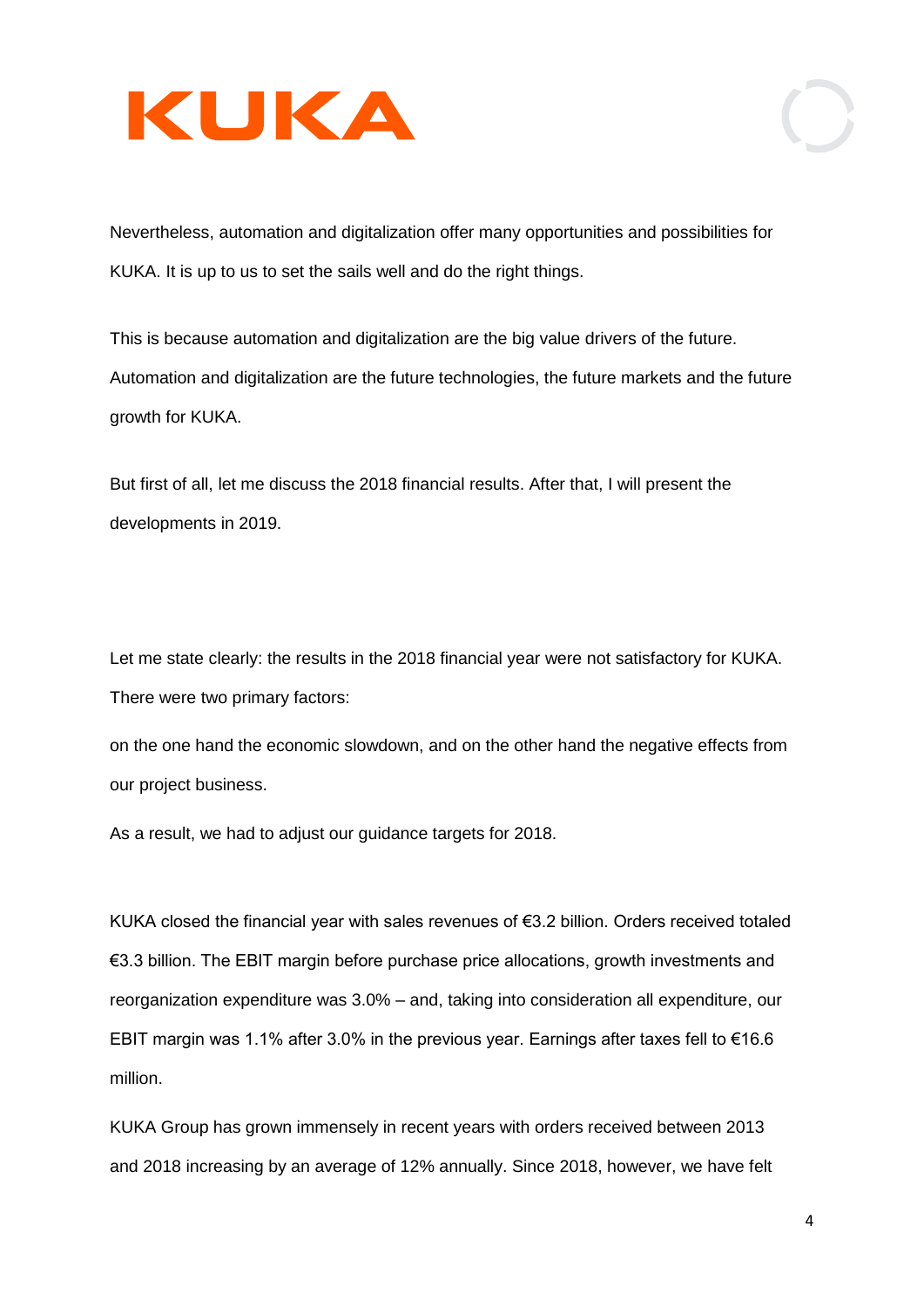the effects of the global economic slowdown due to various economic and political uncertainties. It was not possible to match the record figure of €3.6 billion from 2017. Instead, KUKA Group recorded orders received totaling €3.3 billion in the year under review and was thus down 8.5% on the previous year.

Sales revenues of KUKA Group fell from €3.5 billion in 2017 to €3.2 billion. This corresponds to a decrease on the previous year of 6.8%. The increasingly noticeable general economic slowdown primarily affected two of our strategic focus markets: the automotive industry and the electronics industry. We felt the slowdown in both of these markets substantially in the 2018 sales revenues.

KUKA generates more than half of its sales revenues in these two sectors. Major customers in these focus markets also had to amend their guidance targets in 2018. Another factor was the slower growth in China, one of our most important sales markets. Articulated robot sales alone decreased last year in China by about 12%.

Before depreciation for purchase price allocations, before growth investment and before reorganization expenditure, **EBIT** stood at €96.4 million in 2018. This corresponds to an EBIT margin of 3.0%. The figure for the previous year was €148.3 million with an EBIT margin of 4.3%. Taking into consideration all expenditure in 2018, the earnings before interest and taxes for KUKA Group totaled €34.3 million (2017: €102.7 million). Accordingly, the EBIT margin was 1.1% (2017: 3.0%). In addition to external factors, the decline is particularly due to project deteriorations.

On account of the business development, **earnings after taxes** decreased from €88.2 million to €16.6 million at the end of 2018. The lower revenues and higher taxes as compared to the previous year impacted the earnings after taxes.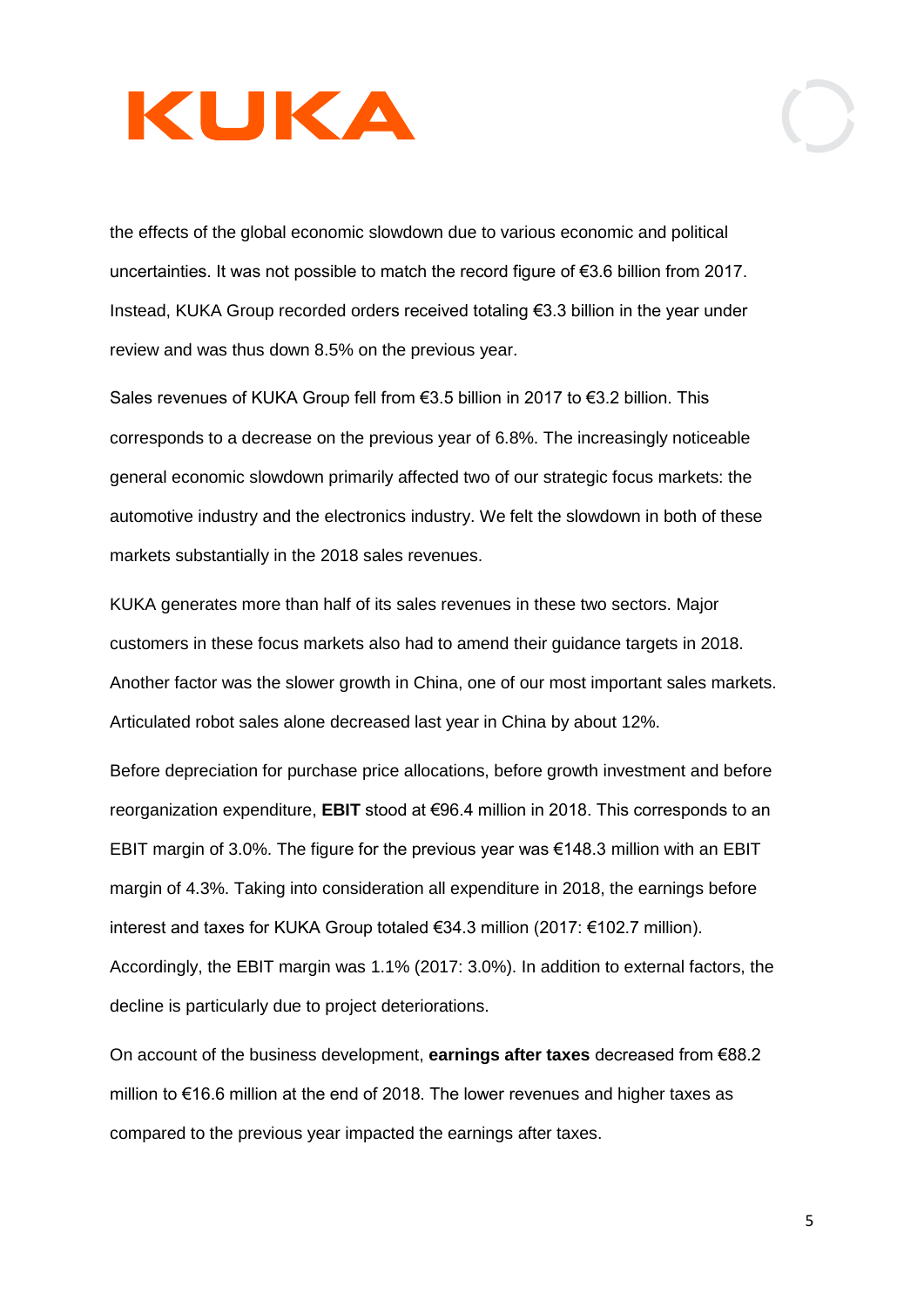**Investments** totaled €295.4 million, significantly exceeding the previous year's figure of €138.8 million. This is primarily attributable to construction measures that we are carrying out around the world. We have invested in the future of automation and in our growth across all regions.

In particular, the strong growth of the past few years and the condition of some very old buildings prompted us to invest in new production buildings for our home site. Construction is also underway on a new training center. This will enable us to bring our apprentices back to the factory premises.

We have also built up production in the Chinese city of Shunde and expanded our Shanghai location in order to be able to serve the world's largest robotics market.

In Detroit, USA, investments were made in the conversion of the production plant for KTPO KUKA Toledo Production Operations. This is where we are building a successor of the Jeep Wrangler under the terms of a pay-on-production contract: the Wrangler Gladiator pickup truck has been in production since April 2019.

The **cash flow from current business operations** totaled -€48.2 million and is mainly attributable to the lower earnings after taxes ( $\epsilon$ 16.6 million), the reduction in trade payables and the increase in inventories. The rise in trade working capital to €566.3 million had a negative impact.

The **cash flow from investment activities** is affected by the capital expenditure in the research and development sector and increased investment in tangible assets. Examples here included the conversion of the production facility at KTPO, as I just explained, and the production buildings in Augsburg and Shunde.

As a result, the **free cash flow** fell to -€213.7 million in 2018 after -€135.7 million in the previous year.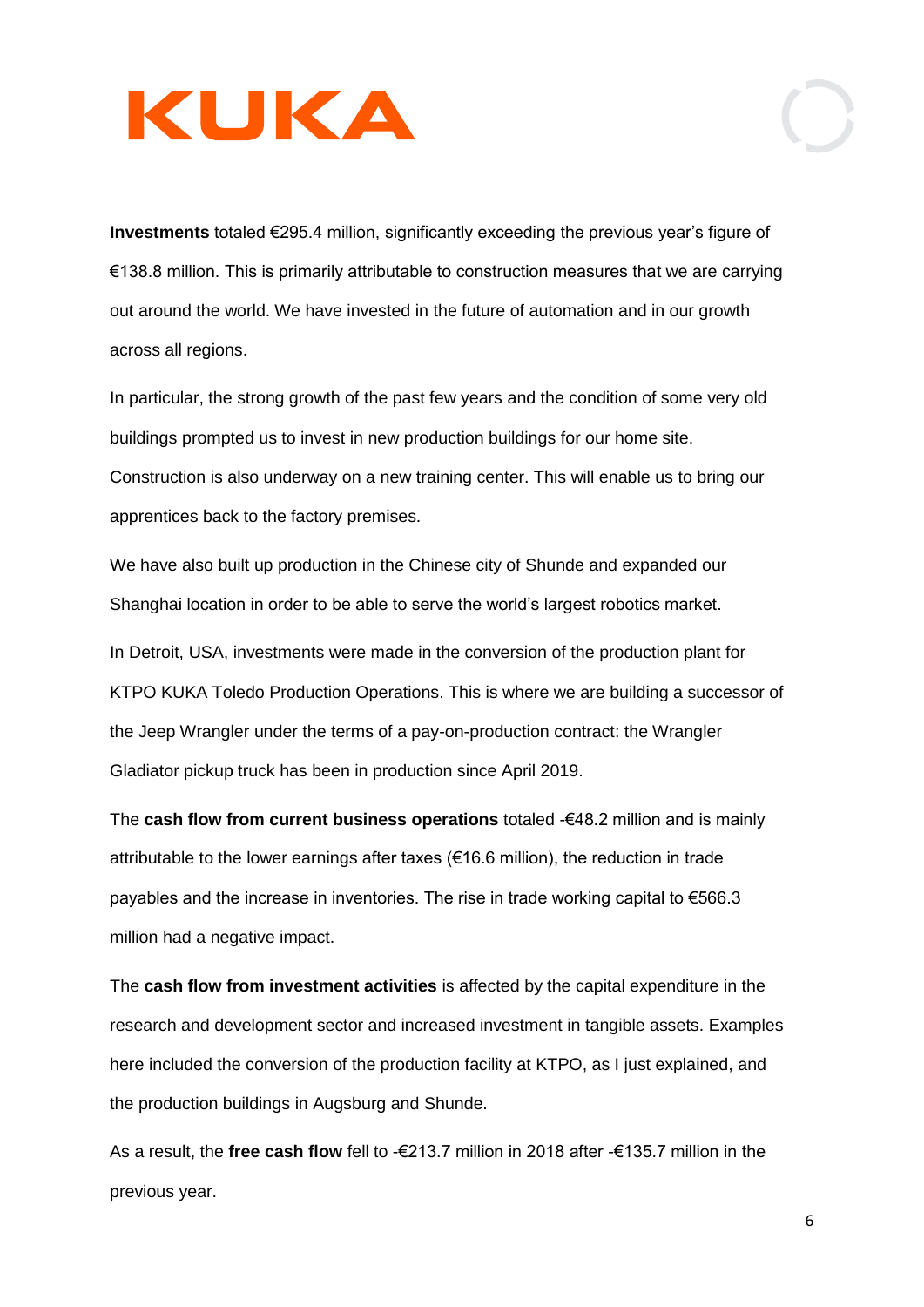

The **number of people employed** by KUKA Group fell slightly in the 2018 financial year from 14,256 to 14,235. The Robotics division expanded its workforce by 7.8 percent, or by almost 400 new KUKAns, to 5,399 employees (2017: 5,010). The headcount at Swisslog rose by 5.9 percent to 3,075 (2017: 2,904).

Whereas, we registered a decrease of 11.9 percent in the workforce at Systems from 5,459 employees to 4,811.

At **Robotics**, orders received fell slightly by 1.7% and maintained the previous year's level of €1.22 billion. The new orders received by Robotics came primarily from Europe and Asia.

Sales revenues totaling  $\epsilon$ 1.18 billion were down slightly by 1.5% on the previous year's level. Here, once again, revenues were generated primarily in Europe and Asia.

Robotics managed to increase the EBIT slightly in 2018 to €134.4 million compared with the previous year's figure of €133.1 million. The EBIT margin stood at 11.4% (2017: 11.1%).

**Systems** generated orders received totaling €1.3 billion in the past financial year. Compared to the previous year's result of  $\epsilon$ 1.5 billion, this represents a decline of 14.1% which is principally due to declining investments in the US automotive industry.

**Sales revenues** also fell by 17.6% from €1.6 billion in 2017 to €1.3 billion in 2018. These decreases are due in part to the declining investment cycle among US automotive customers. Moreover, the lack of revenues at KTPO as a result of the ongoing change of pickup models referred to earlier also had an impact.

**EBIT** fell to -€32.8 million with an EBIT margin of -2.5%. In 2017, EBIT was €17.8 million with an EBIT margin of 1.1%.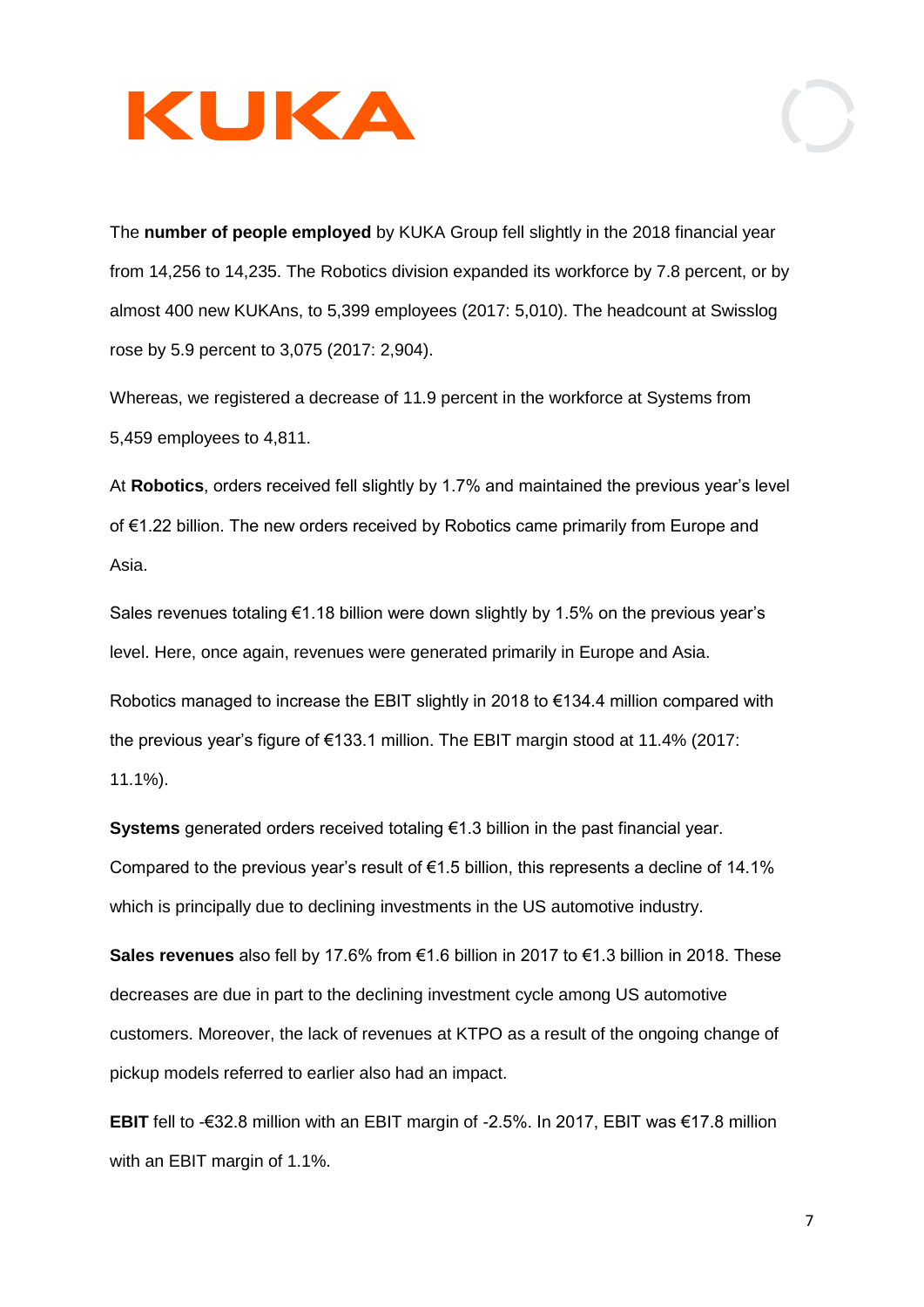The negative developments here are partially attributable to the aforementioned missing revenues at KTPO. In addition, there were negative earnings contributions from ongoing projects.

**Orders received** by Swisslog in 2018 amounted to €835.5 million. Compared with the previous year's figure of €926.2 million, this represents a decline of 9.8%.

The record value from the previous year included major orders in the logistics sector. We were not able to secure comparable orders in 2018.

In 2018, Swisslog generated **sales revenues** of €819.3 million.

Revenues were thus up 7.3% on the previous year's result of €763.7 million. The logistics sector and healthcare both contributed to this increase. On account of the large-scale orders posted in the previous year, Swisslog was able to realize high revenues primarily in the growing market of logistics.

**EBIT** fell to -€16.3 million with an EBIT margin of

-2.0%. In 2017, EBIT was €10.4 million with an EBIT margin of 1.4%. This was due not least to higher expenditure on research & development. Swisslog intensified investment in the development of products and solutions for its key markets.

Furthermore, one-off integration and reorganization expenditure was incurred in 2018. The operating result was negatively impacted further still by delays in the execution of projects.

**Ladies and gentlemen,** our orders received results and our sales revenues across all divisions were in line with expectations and market conditions. However, the operating result and net income were not satisfactory.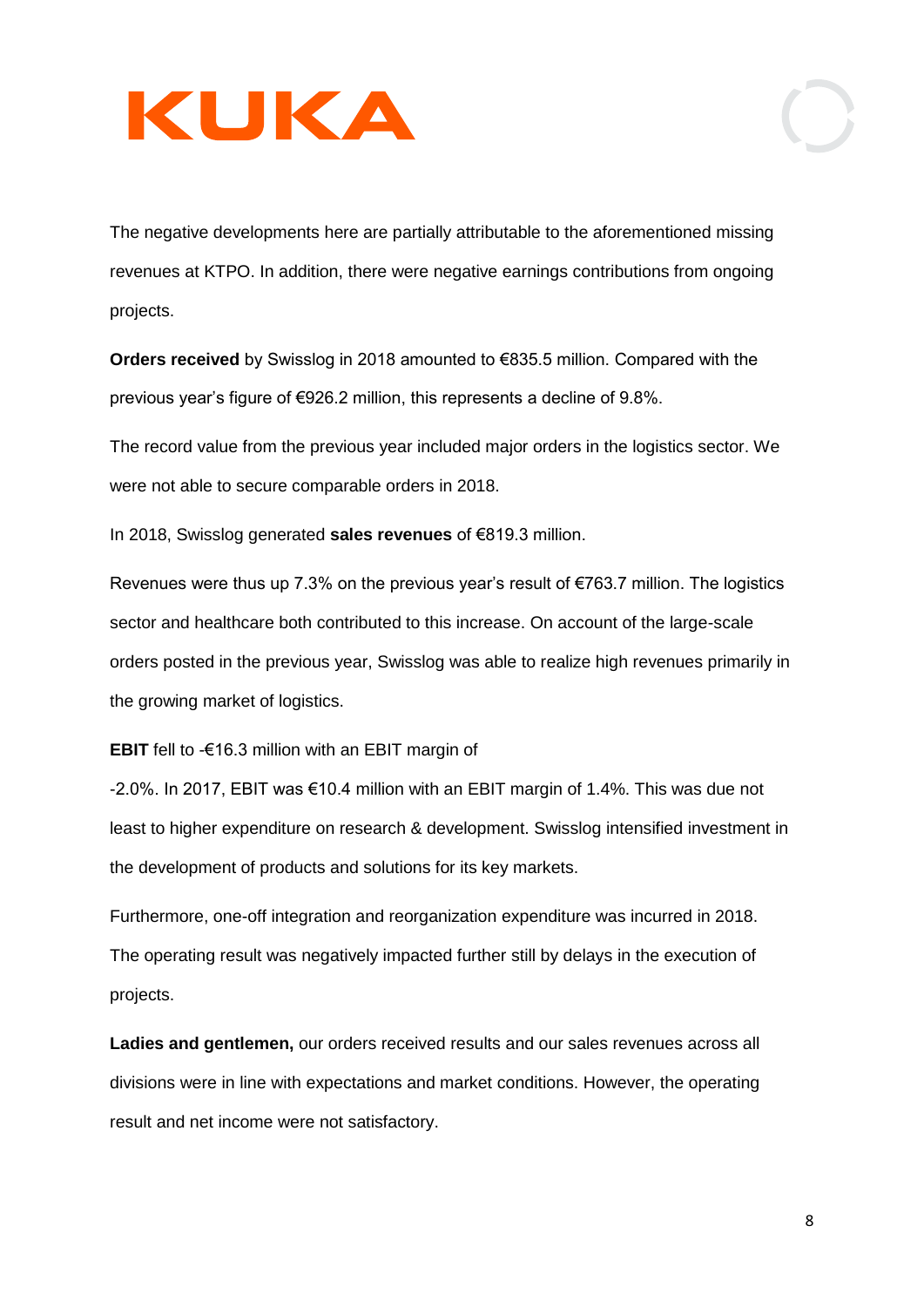

We have identified the causes.

Already in January, we adopted an immediate action plan.

These measures will put KUKA back on course to success. How this will happen, I will explain in the following.

Particularly in the fourth quarter of 2018, we became increasingly aware of the economic slowdown. This affected the strategic focus markets of KUKA.

Our customers became more cautious in their investment activities. Growth also slowed down in China. The growth rates there are at their lowest since the financial crisis ten years ago. And that naturally affects us, as China remains one of our most important sales markets.

We cannot change these general conditions.

Within KUKA, however, we can make things happen and adapt to these conditions. To this end, we adopted 4 immediate measures in January.

- 1. We have put an efficiency program into place at KUKA with the goal of saving €300 million by 2021.
- 2. In China, we have begun to sharpen the strategy for the Robotics joint venture, setting the course for growth in the Chinese market.
- 3. We have reviewed all research and development projects and established clear priorities and new focuses.
- 4. We have fine-tuned our organizational structure. On the one hand this gives us scope for even better global collaboration, while on the other hand it enables us to focus even more on our customers.

How far have we progressed with these measures?

In view of the economic slowdown that I have already described, we need to become more efficient. We aim to achieve around a third of the savings in 2019. This will involve a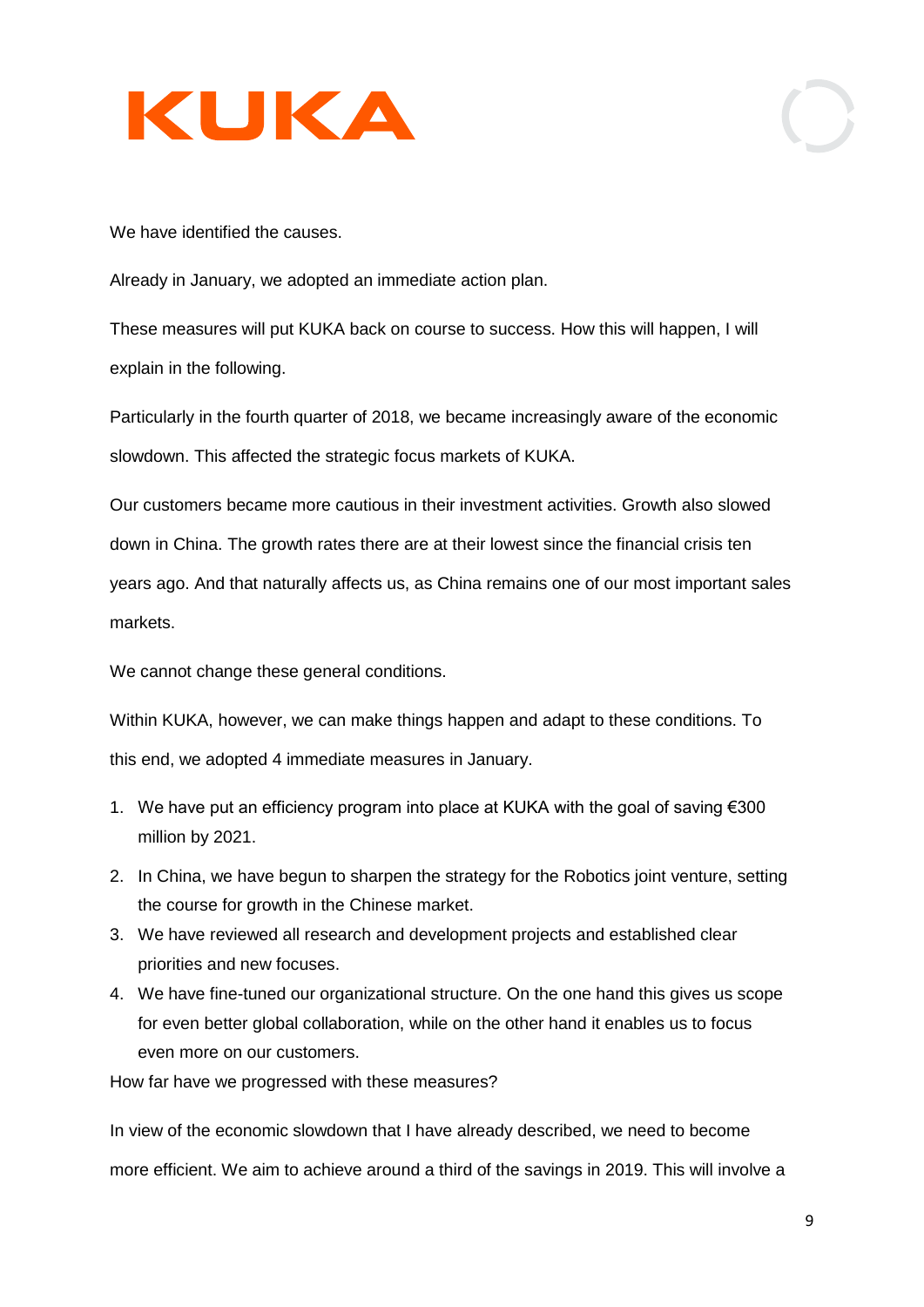reduction in staff numbers. We have already reacted accordingly in other regions, where capacity can be adjusted at shorter notice.

In the USA, for example, we adjusted capacities in 2018 to the current project and business situation at an early stage.

Around 150 jobs were cut in a socially acceptable manner at KUKA Systems at the Augsburg location in 2018. We also had to reduce the number of temporary workers in Augsburg from a peak of around 500 in 2018 to around 100 at the end of February 2019 due to reduced capacity utilization.

This year, we are planning to reduce a total of 350 more jobs in Augsburg out of our total workforce of 4,000, affecting all companies. Cuts will be concentrated primarily on socalled indirect areas. Competitiveness will be further strengthened by means of structural adjustments. On a smaller scale, we will also be adjusting the number of employees in direct areas. Moreover, we imposed a recruitment freeze in February and are increasingly scrutinizing fixed-term employment contracts and probationary periods. Where possible, we will seek socially acceptable solutions for the necessary adjustments and will only resort to compulsory redundancies once all other avenues have been exhausted. For this purpose, we are naturally in close contact with the employee representatives and the trade union.

In China, we have begun to implement the strategy for the Robotics joint venture, setting the course for growth in the Chinese market.

The groundwork being laid for these new robot types is a very important strategic step. For this reason, we have pushed ahead with the planned expansion of our portfolio to include SCARA and delta robots.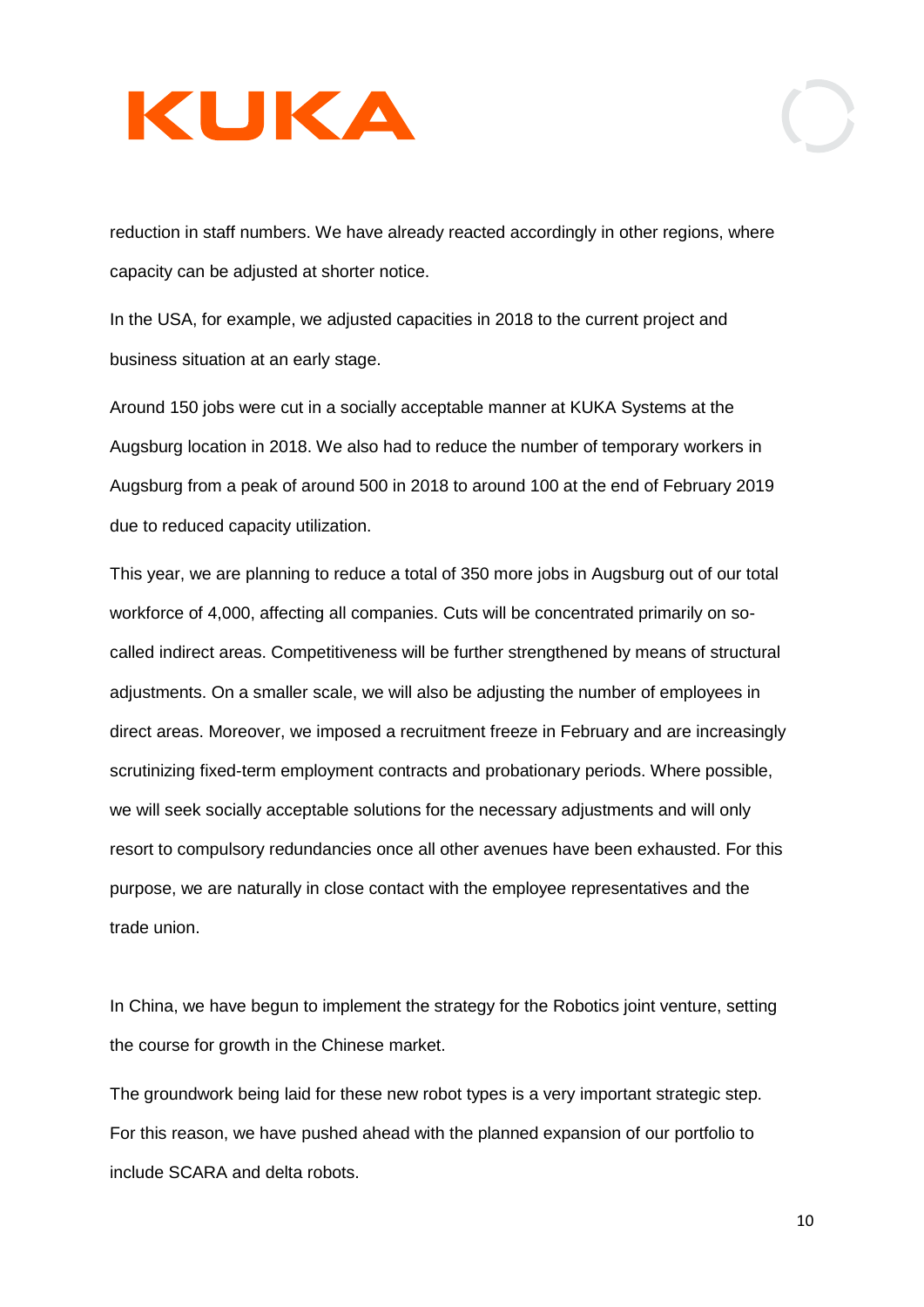We moved into the new production site in Shunde in March, and we expect to be issued with the operating license for this site in June.

KUKA will start manufacturing the robot types KR 30, KR 60 and KR 3 in Shunde. Thereafter we are planning to include Scara models and Delta robots. With these robot types, we will first of all address the Asian market since these robots are small and quick and can be used for tasks such as pick & place. They will also enable us to open up prospects the world over. For KUKA will then offer a comprehensive portfolio, thus enabling customers to procure all robot types from a single source. The next step will be to bring what are known as AGVs, or Autonomous Guided Vehicles, to market from our site in Shunde.

In our Robotics joint venture in China, we are working very hard to achieve our common goal of being successful in Asia.

We have already reviewed all research and development projects and established clear priorities and new focuses. We are increasing our innovative strength and are aligning our research and development activities with our global core competencies.

We have restructured our organization with the goal of improving global collaboration and focusing even more on our customers. It is this customer-oriented thinking and acting that is important in all that we do at KUKA.

Ladies and gentlemen, despite all of these challenges, this year has brought with it some highlights that I am particularly proud of:

For example, we developed the KR QUANTEC 2, the next generation of our blockbuster, the KR QUANTEC. We started delivering the KR QUANTEC 2 to our customers in April this year.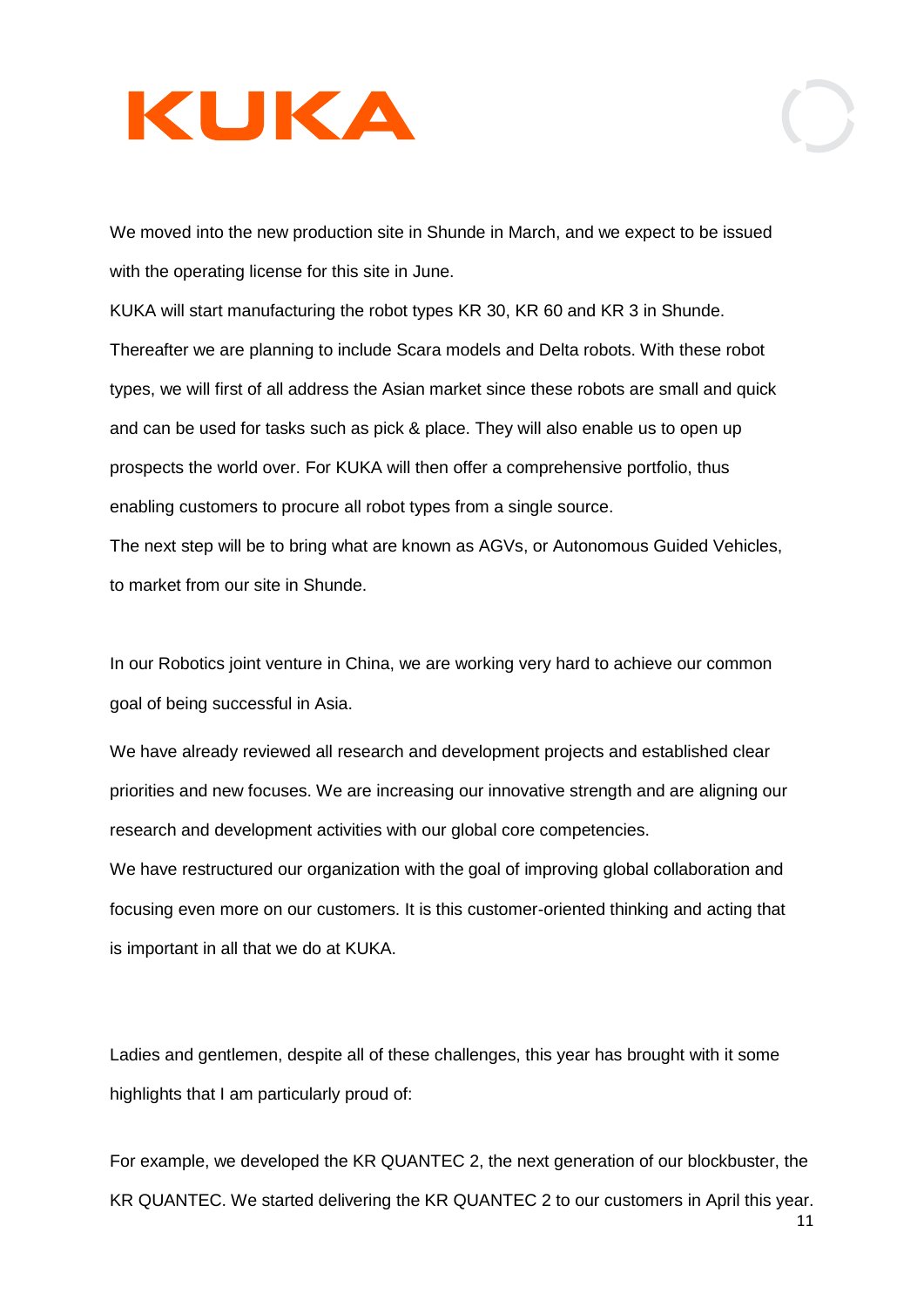I already reported briefly on our pay-on-production contract model, the KTPO (KUKA Toledo Production Operation) in Detroit, USA, but I would like to go into further detail. We have now converted the production system used for the Jeep Wrangler to a new product: a Jeep Wrangler pickup truck. KTPO has been a reference project for our operator model for many years now. Contrary to what usually happens, we are in charge of running the plant rather than the automotive customer themselves. Particularly in light of the relevance of intelligent factories which, in our view, will be the factories of the future, this approach could be feasible for other customers.

And in this vein, we come to another highlight from last year: the SmartFactory as a Service was opened in June. This is a highly promising project that we are running together with our partners Munich Re and MHP.

What's more, in the field of logistics automation, Swisslog developed a new generation of the robot-based order-picking solution, ItemPiQ. The product is equipped with intelligent vision systems for machine learning and was presented at the Logimat trade fair in March.

That concludes my report on the last financial year and brings me to my report on the first quarter of 2019.

In the first quarter, KUKA has worked hard on improving its own efficiency. In particular, the change to the organizational structure that was announced in January has been implemented. As of 2019, KUKA will split its reports into five business segments:

• **Systems** comprises systems engineering for the automotive industry but also process and customer-oriented cells and solutions for general industry.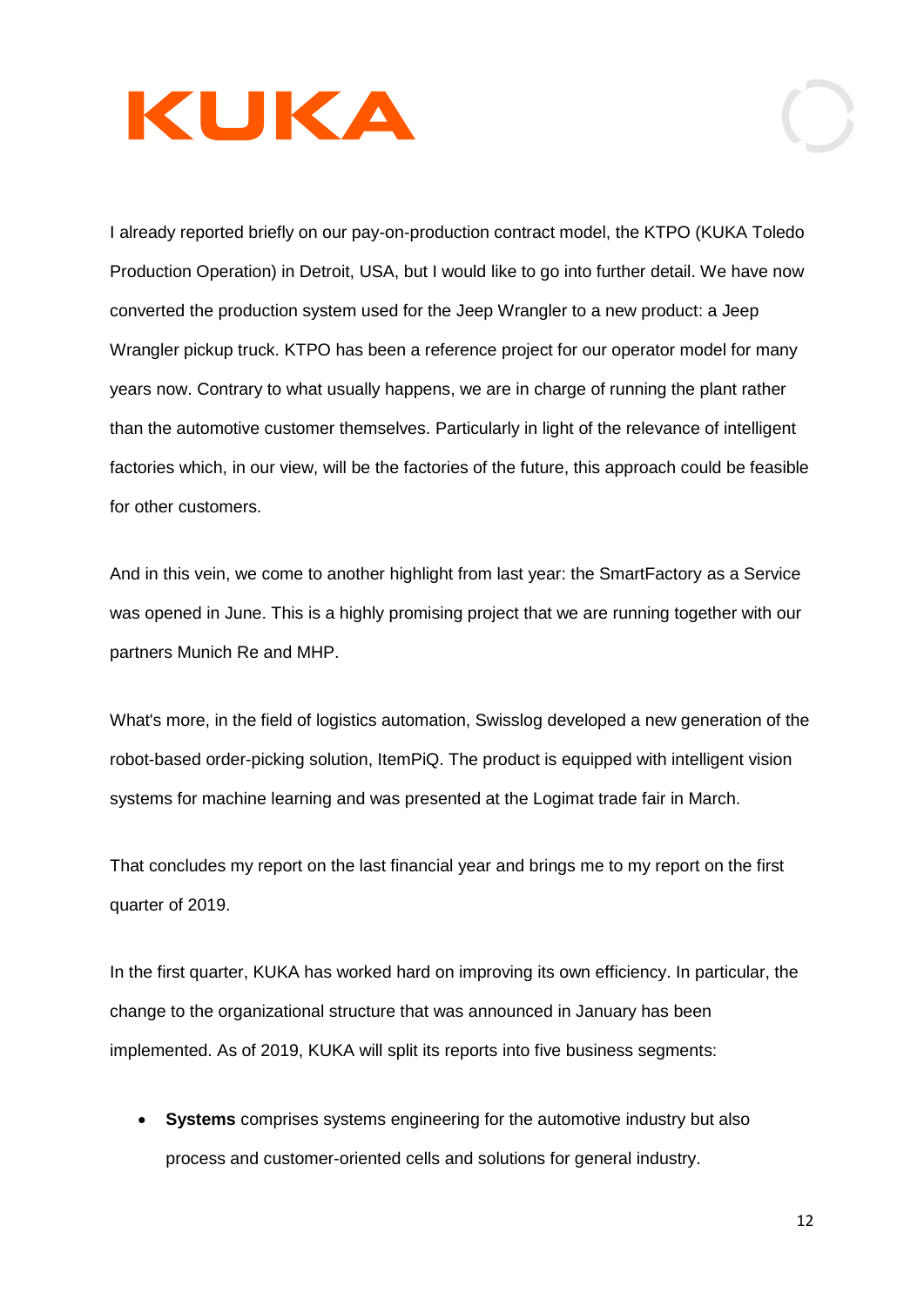- **Robotics** is our components business, i.e. a wide range of industrial robot models. This also includes matching equipment and the robot environment – from the linear unit to the end effector combined with controllers and state-of-the-art software.
- **Logistics Automation** brings together robotics and data-controlled intralogistical storage solutions for maximum flexibility in a new era of Industrie 4.0.
- **Healthcare** provides solutions for material handling, medicine management and supply chain management.
- **China** refers to our business operation in China such as the joint ventures with Midea.

As such, our basis for reporting is changing as of this year and our reporting for the first quarter has been produced on this basis.

KUKA Group registered orders received amounting to €895.2 million in the first quarter of 2019. The value was thus at virtually the same level as in the prior-year period (Q1/18: €900.2 million). The sales revenues of KUKA Group totaled €737.7 million in the first quarter of 2019 (Q1/18: €744.5 million) and were therefore slightly down year on year. Revenues were generated primarily in Europe. The book-to-bill ratio – in other words the ratio of orders received to sales revenues – stood at 1.21 in the past quarter, as was also the case in the previous year. Values above 1 signal good capacity utilization and are an indicator of growth.

The order backlog declined by 5.8% on the same period in the previous year to  $\epsilon$ 2,197.6 million as at March 31, 2019 (March 31, 2018: €2,332.0 million). In the first quarter of 2019, KUKA Group achieved earnings before interest and taxes (EBIT) of €22.2 million, and thus 45% above the previous year's figure of €15.3 million. The EBIT margin stood at 3.0%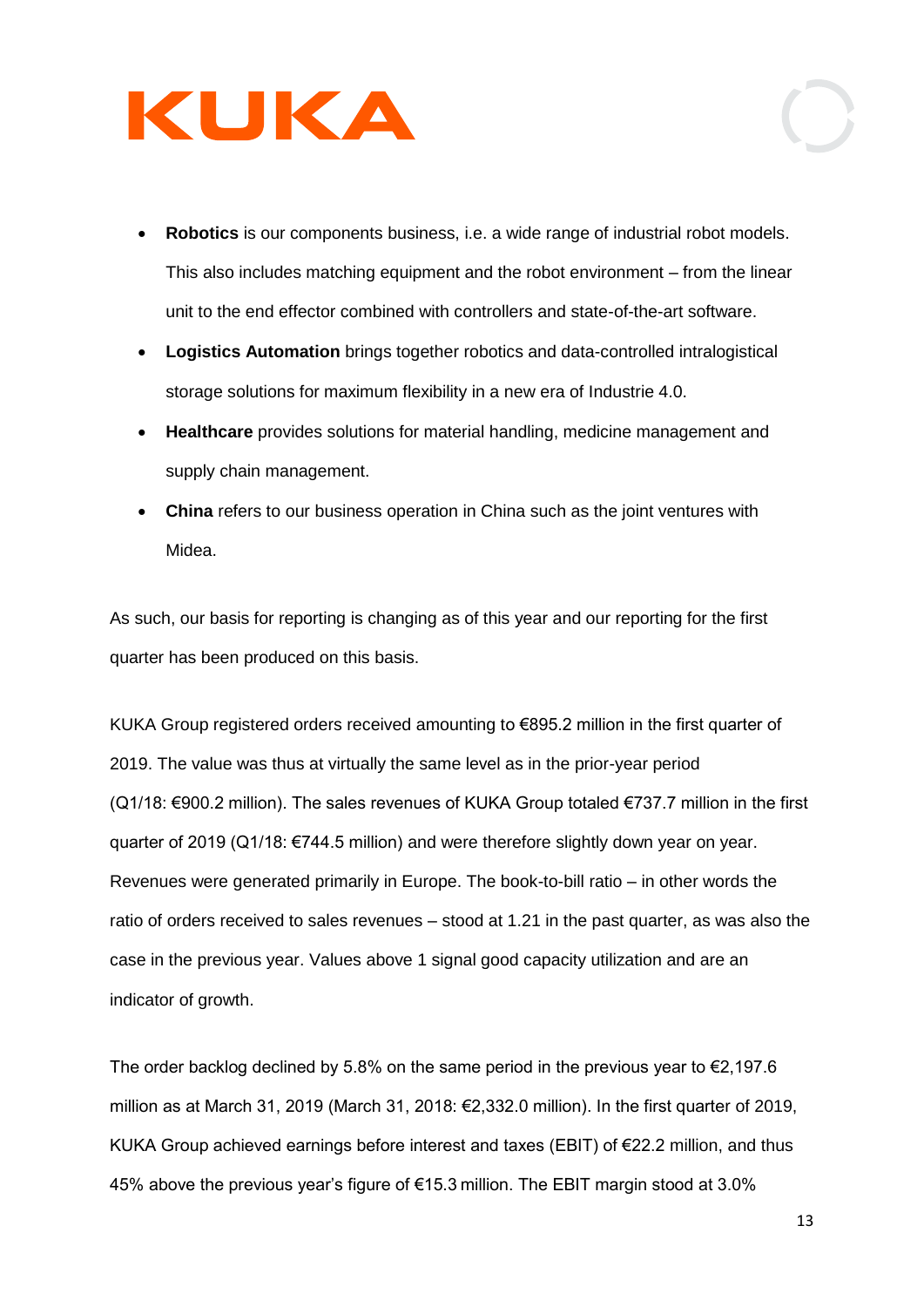(Q1/18: 2.1%). In addition to the contribution from the operating results, the increase is partly attributable to consolidation effects related to the founding of the Logistics joint venture with Midea in the China segment that was already announced last year.

In the first quarter of 2019, Systems posted orders received worth €203.4 million, 37.2% lower than in the same quarter of the previous year

(Q1/18: €324.0 million). Sales revenues reached a value of €216.9 million (Q1/18: €250.6 million). This corresponds to a year-on-year decrease of 13.4%. The decline is attributable to the considerably more challenging market environment expected for the first half-year. The slowdown in the strong investment cycle for US automotive customers is also having an impact, as is the missing contribution from KTPO compared with the previous year. At €694.8 million, the order backlog was 6.0% below the previous year's level of €739.4 million. EBIT in Q1/19 was €3.1 million, after €19.6 million in Q1/18. The EBIT margin stood at 1.4% (Q1/18: 7.8%). Lower-margin projects from the previous year and the reduced sales volume also had a negative impact on earnings.

In the past quarter, the Robotics segment generated orders received totaling €327.3 million, 7.2% down on the previous year (Q1/18: €352.7 million). Robotics achieved sales revenues of €274.4 million in the first quarter of 2019. This is equivalent to a 6.8% increase on the value for the previous year (Q1/18: €257.0 million). Revenues were generated primarily in Europe. The order backlog decreased by 24.0% from €595.6 million in Q1/18 to €452.6 million in Q1/19. EBIT at Robotics in Q1/19 was €14.6 million, compared with €8.5 million in the prior-year period. The EBIT margin increased from 3.3% in Q1/18 to 5.3% in Q1/19. The increase was partly attributable to cost reductions resulting from the efficiency program. In addition, the higher sales volume also had a positive effect on the margin.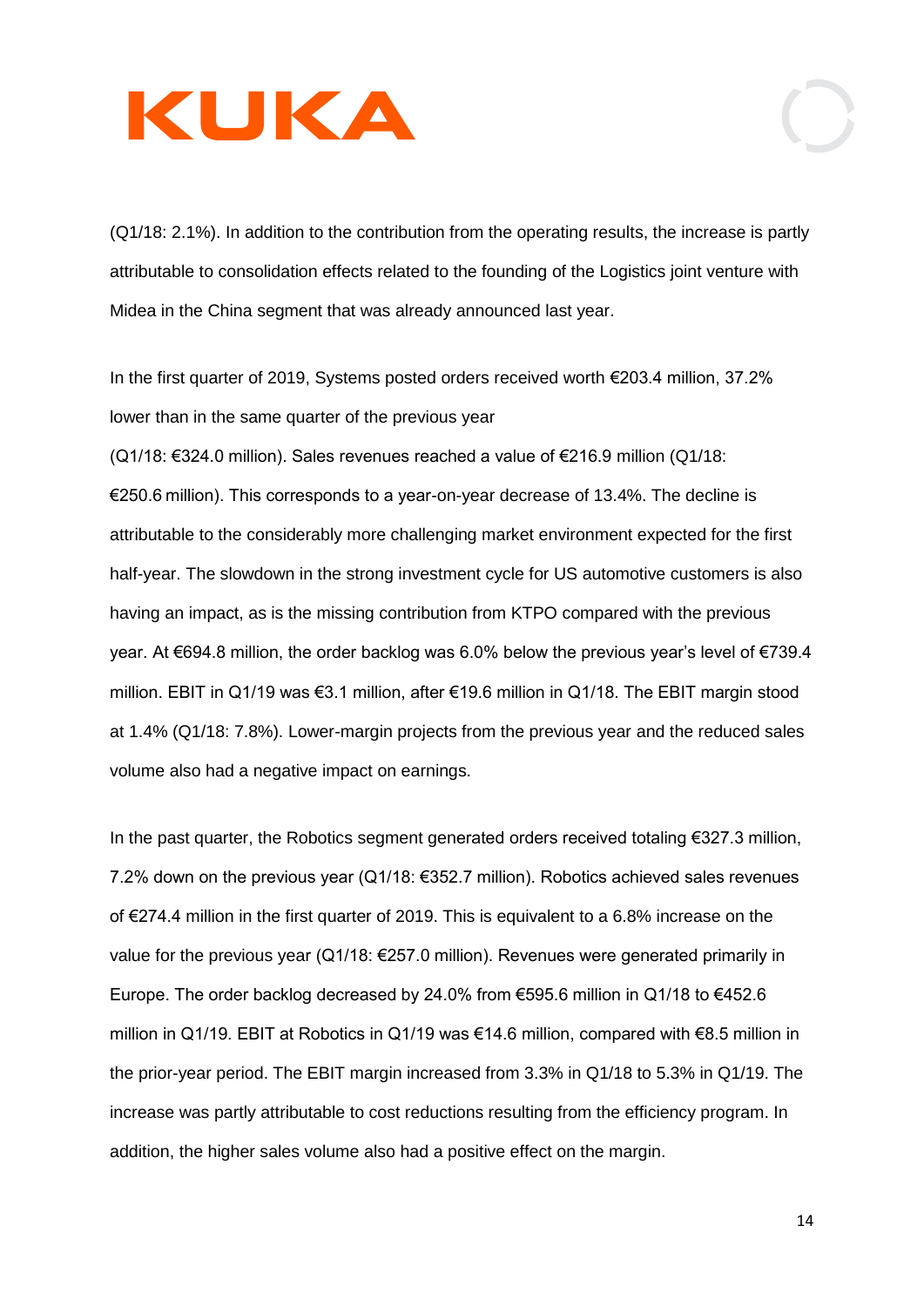In Logistics Automation, orders received rose 23.7% to €192.9 million (Q1/18: €156.0 million). High volumes of orders received were recorded in all regions. In the first quarter of 2019, Logistics Automation generated sales revenues of €142.0 million, virtually matching the level of the previous year (Q1/18: €142.7 million). Logistics Automation had already posted record revenues in the previous year and was able to maintain this level in order processing. The order backlog increased from €556.8 million to €570.2 million. EBIT in Q1/19 amounted to €1.0 million, after €2.3 million in Q1/18. The EBIT margin was 0.6% in Q1/19 compared with 1.6% in Q1/18. The primary causes were delays in project execution, which had an impact on the margin.

In the first three months of 2019, orders received in the Healthcare segment decreased by 6.7% to €50.0 million (Q1/18: €53.6 million). The volume was slightly below the previous year's level on account of postponements in the award of contracts. Healthcare generated revenues of €50.9 million in the period under review. This was a slight increase of 1.2% on the previous year's value of €50.3 million. The order backlog increased by 3.7% from €201.3 million in Q1/18 to €208.8 million in Q1/19. EBIT in Q1/19 fell to €0.2 million (Q1/18: €0.3 million). The EBIT margin stood at 0.4% (Q1/18: 0.6%).

The China segment posted new orders totaling €172.8 million in the first quarter of 2019. This was a substantial increase, despite the current more difficult economic environment, of 121.5% on the previous year's result (Q1/18: €78.0 million). China is the world's largest growth market for robot-based automation. The high order volume was achieved in both the automotive industry and general industry. In the first three months of 2019, sales revenues in the China segment totaled €94.2 million compared with €103.3 million in the prior-year period. This corresponds to a decline of 8.8% and is mainly attributable to the lower order levels at the end of last year. EBIT in China stood at €5.1 million in Q1/19 (2018: -€1.4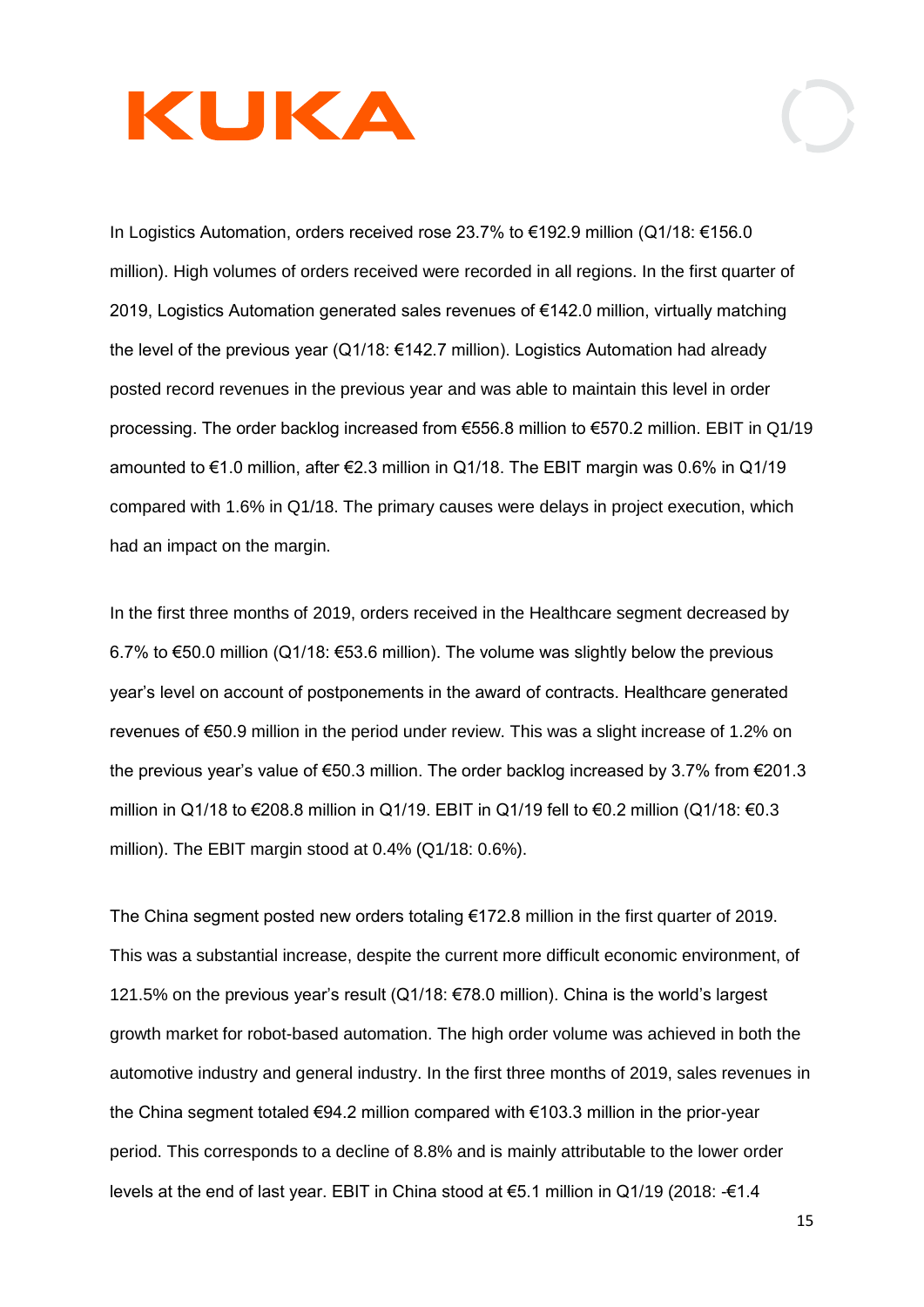million) with an EBIT margin of 5.4% (Q1/18: -1.4%). The increase is partly due to consolidation effects related to the founding of a joint venture with Midea Group in the China segment.

Ladies and gentlemen, we have tackled many issues in the first quarter and have progressed well in terms of improving our efficiency.

What's more, we can take pride in our new KR QUANTEC 2, which was launched onto the market on April 1, 2019. The KR QUANTEC is the most successful KUKA robot to date. We presented the next generation of our champion robot to you in the short film screened at the beginning of the AGM.

We have several highly eventful months ahead of us. If we are able to pool our energy and go about implementing matters in the right way, then we can expect results to continue to improve in the second half of the year. Nevertheless, we also depend on the development of the overall economic situation and its impact on the investment activities of our customers. Taking into account the currently foreseeable economic environment, we expect to post a slight increase in revenue for the full year 2019 of approximately €3.3 billion and an EBIT margin of approximately 3.5% before final evaluation of the ongoing reorganization expenditure.

We have therefore set ourselves challenging targets and will need to work hard to achieve them, especially in view of such a turbulent market. After all, we are all hearing news of global customs disputes between China and the USA, not to mention Brexit and all the uncertainty that brings, on a daily basis.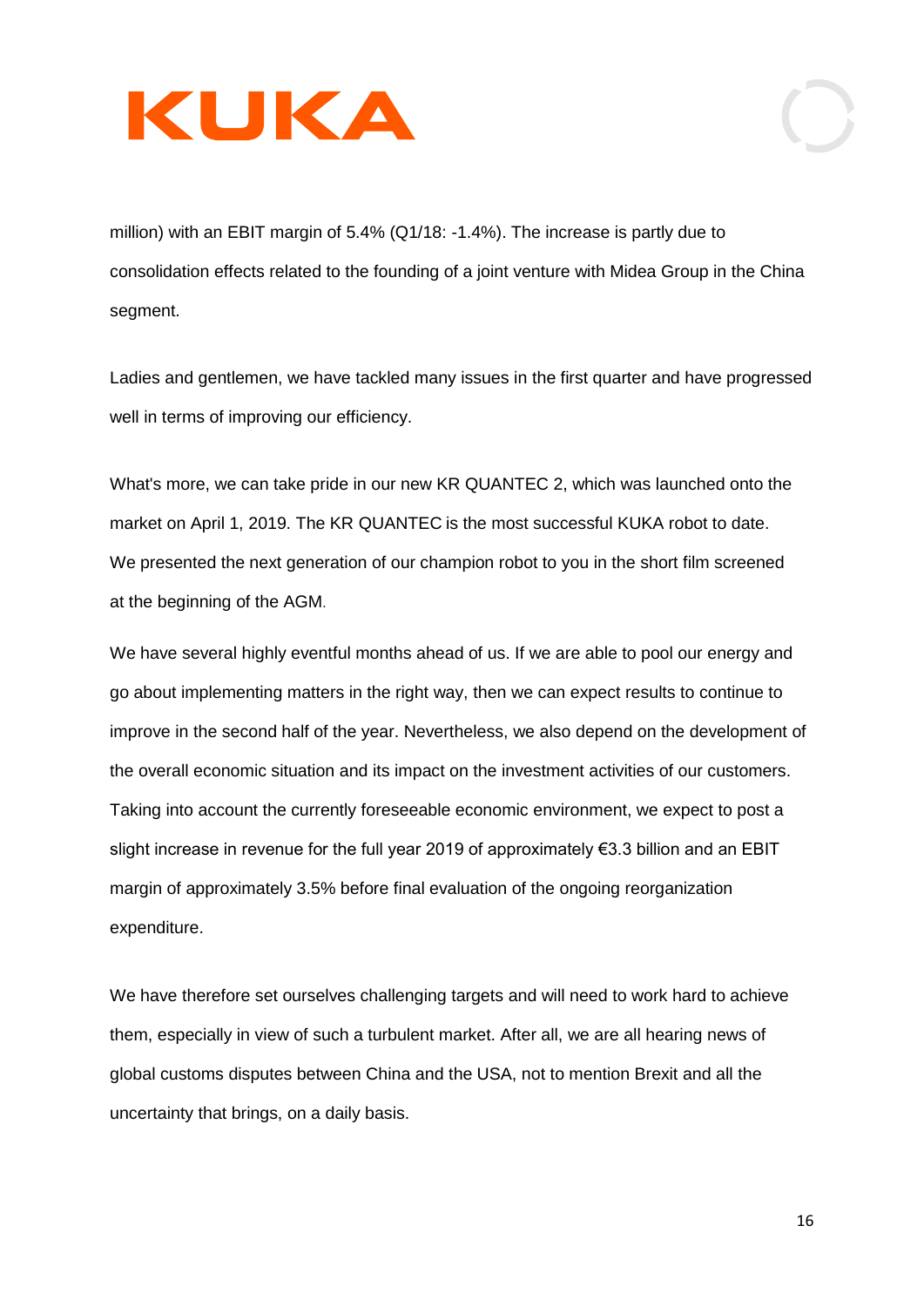The global political and economic developments not only worsened the global economic climate but also depressed the mood on the stock markets. Many stocks and share indices thus closed the year at considerably lower levels in some instances. The DAX dropped in value by approximately 18% in 2018. The MDAX too, on which the 50 medium-sized stocks in Germany are listed, fell by about 18% during 2018.

The KUKA share also decreased in value in the 2018 trading year. It started the year at a price of €121.15, declining by about 58% to €50.80 over the course of the year. The share prices of companies in the so-called peer group, i.e. companies that have a similar business profile and are of a comparable size, were also unable to escape the general downward trend on the stock markets and they too developed negatively in a range from -6.3% to - 51.5%. In 2018, the daily trading volume of KUKA stock averaged only around 6,000 shares.

According to the last voting rights notification dated December 21, 2018, 94.55% of KUKA shares are attributable to Midea Group Co., Ltd., Foshan, China, the parent company of the Midea Group, as in the previous year. These shares are held directly by Midea Electric Netherlands (I) B.V., a wholly-owned subsidiary of the Midea Group. The remaining 5.45% of KUKA shares are in free float. The KUKA share is still traded over the counter on the stock exchange and is listed in the "CDAX" and "Prime All" Share indices.

KUKA is controlled by a Supervisory Board with twelve members. At this point, I would like to thank the Supervisory Board for their consistently constructive cooperation and support over the last few months.

I hereby recommend to the Annual General Meeting that a dividend of €0.30 per share be paid. This is less than in the previous year but, in view of the financial performance in 2018, I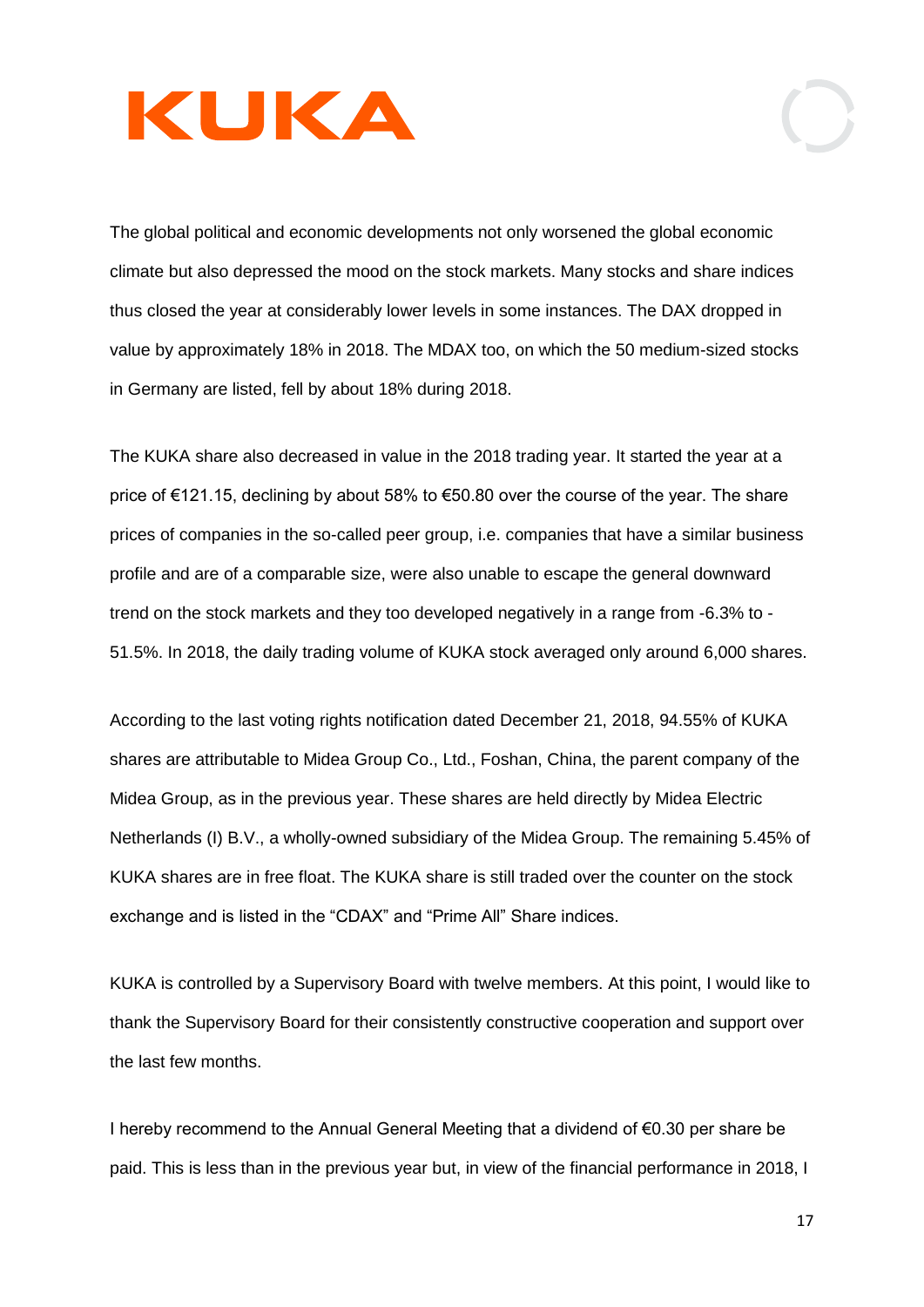

believe it to be appropriate. At this point, I would like to emphasize that dividend payments are important to us but that we are also keen to improve our competitiveness and our innovative strength in the long term. For this reason, we are investing more heavily in research and development and in the expansion of our global market position in an effort to make KUKA a successful company so that you, our shareholders, can also benefit from this success.

Ladies and gentlemen,

Globalization, digitalization and automation are all trends that we continue to benefit from at KUKA. I have talked about a wealth of possibilities these trends present to us.

We only have a limited degree of influence over the general conditions. No one can say for sure what political developments will take place in our country, or any other country for that matter. Not only is there no way of knowing what will come of the trade dispute between the USA and China and the extent to which it will affect us, there is also no way for us to exert influence on it.

We can, however, determine our own course and prepare ourselves accordingly.

Our course, that is our mission:

To be the preferred supplier of intelligent automation systems. [By people, for people] – reliable, easy to use, smart.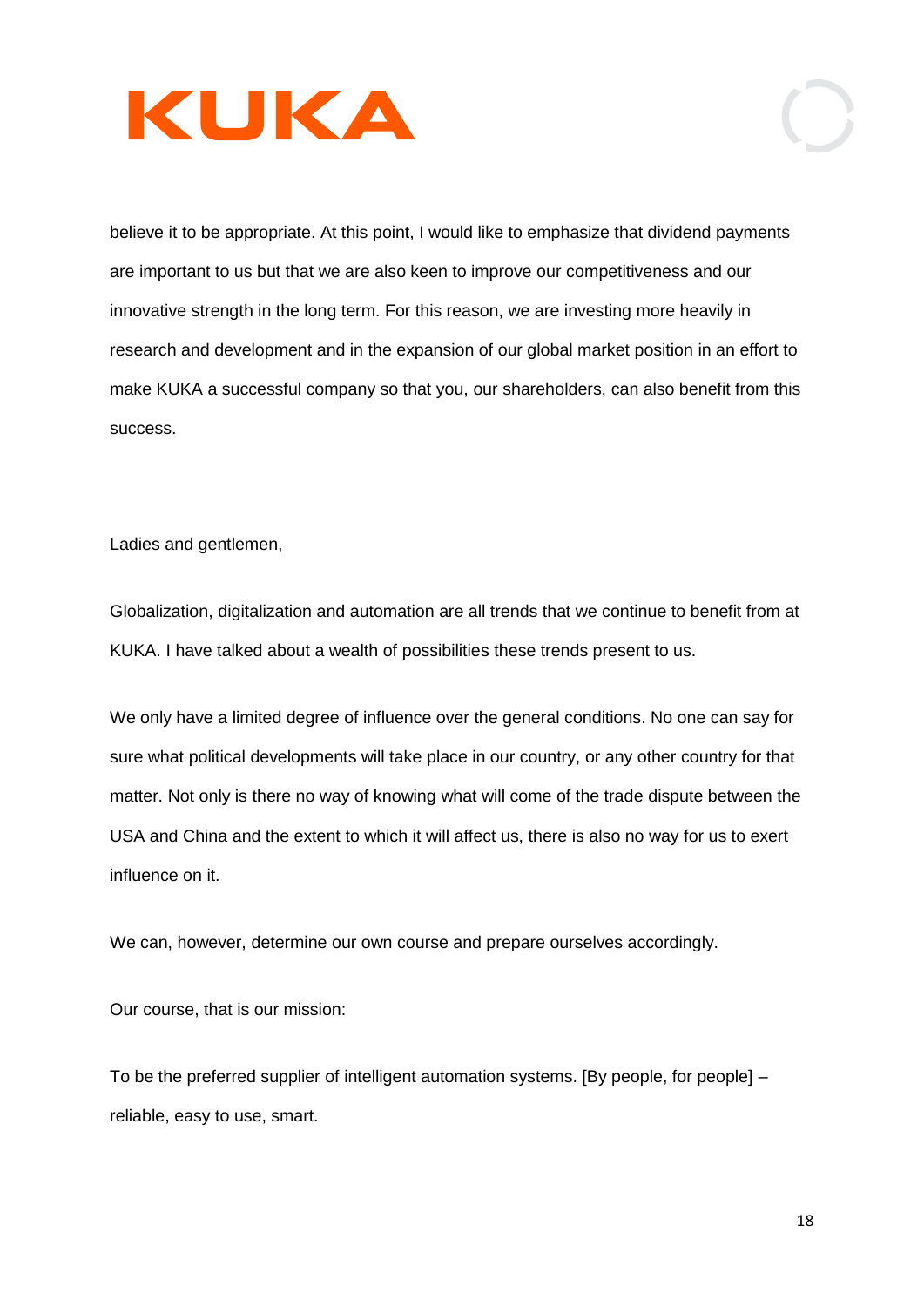We are well positioned to achieve this vision. For nobody offers such a wide range of automation know-how as KUKA! For over 100 years, we have been driven by the goal of making living and working easier for people. We have a passion for automation. Our pioneering spirit drives us forward.

We create a decisive advantage. Together. Worldwide.

However, it is necessary to set the right strategic course to get back on the track to success.

**The first important step:** we must process our growth of the past years. To this end we defined the immediate action plan which I presented to you earlier. We are currently in a consolidation phase in which we are tightening up our structures and processes, and we are working very hard on our efficiency. The immediate action plan I mentioned earlier. We are making good progress and the first positive effects could already be seen in the first quarter.

**The second important step:** we must expand on KUKA's traditional strengths.

Our strength continues to be that we can offer robotics, process, logistics, software and Industrie 4.0 expertise from a single source. In systems engineering we are working very hard to improve our project management. In robotics we are expanding our portfolio: in addition to the new KR QUANTEC and the other new robot types already mentioned for China, we will also expand our services. For example, we are going to work on topics such as mobility and robotic capabilities such as perception.

Another important point is our to innovative drive. Innovation is in KUKA's DNA and has always played an important role. We are not only innovative in our products, but also in the way that our employees, customers and partners work together. However: also here, we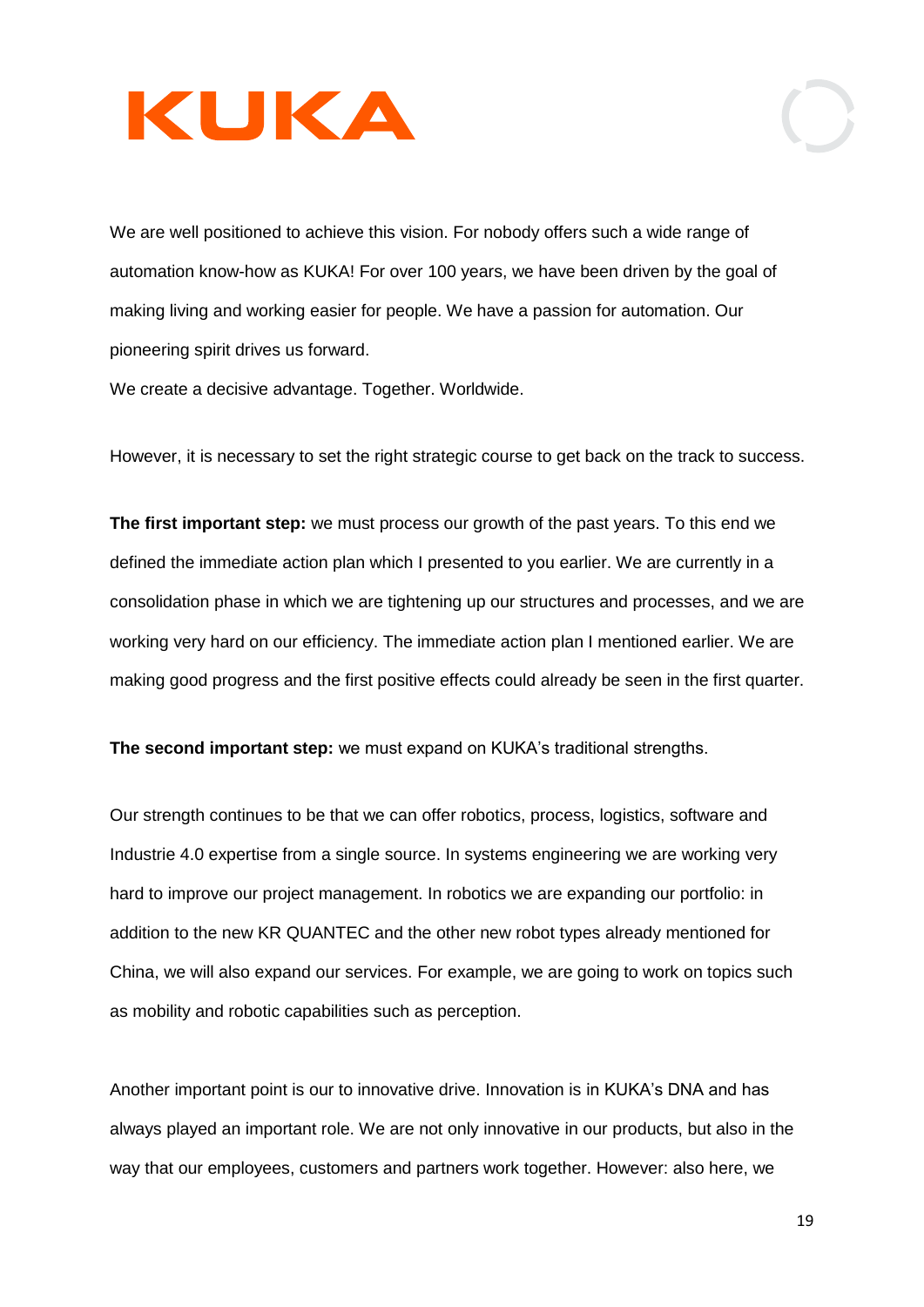must focus strategically, adapt processes and accelerate innovation cycles. In the past years of growth, we had the capacity to try out many things. In these current times of economic upheaval, we need processes that ensure that the right ideas are pushed ahead and innovation cycles are shortened.

**The last and maybe most important step** we must take is: we must completely concentrate on our customers' needs.

Our customers too are facing major challenges as a result of the economic situation as well as the rapid developments arising from digitalization. KUKA is a reliable expert, consultant and partner: there is hardly another company that can offer its customers so many years of comprehensive process expertise, innovative technologies and new business models – combined with concepts for Industrie 4.0. And always with relevance to robotics and automation. Imagine that our customers have production systems which they must adapt to short product cycles and manufacturing in small batch sizes. They require state-of-the-art local warehouse logistics because the products must reach the customer as quickly as possible. They are thus faced with the challenge of modernizing their production and introducing intelligent processes. They must increase their flexibility and digitalization and draw the right conclusions from the data acquired.

They need someone who can support them in every one of these requirements. Someone who understands their process. They need new, mobile or sensitive robot types in order to become flexible, and they need experts in warehouse logistics as well as in software and Industrie 4.0 integration. For this, the customer could contact up to four different suppliers. Or better: the customer contacts KUKA.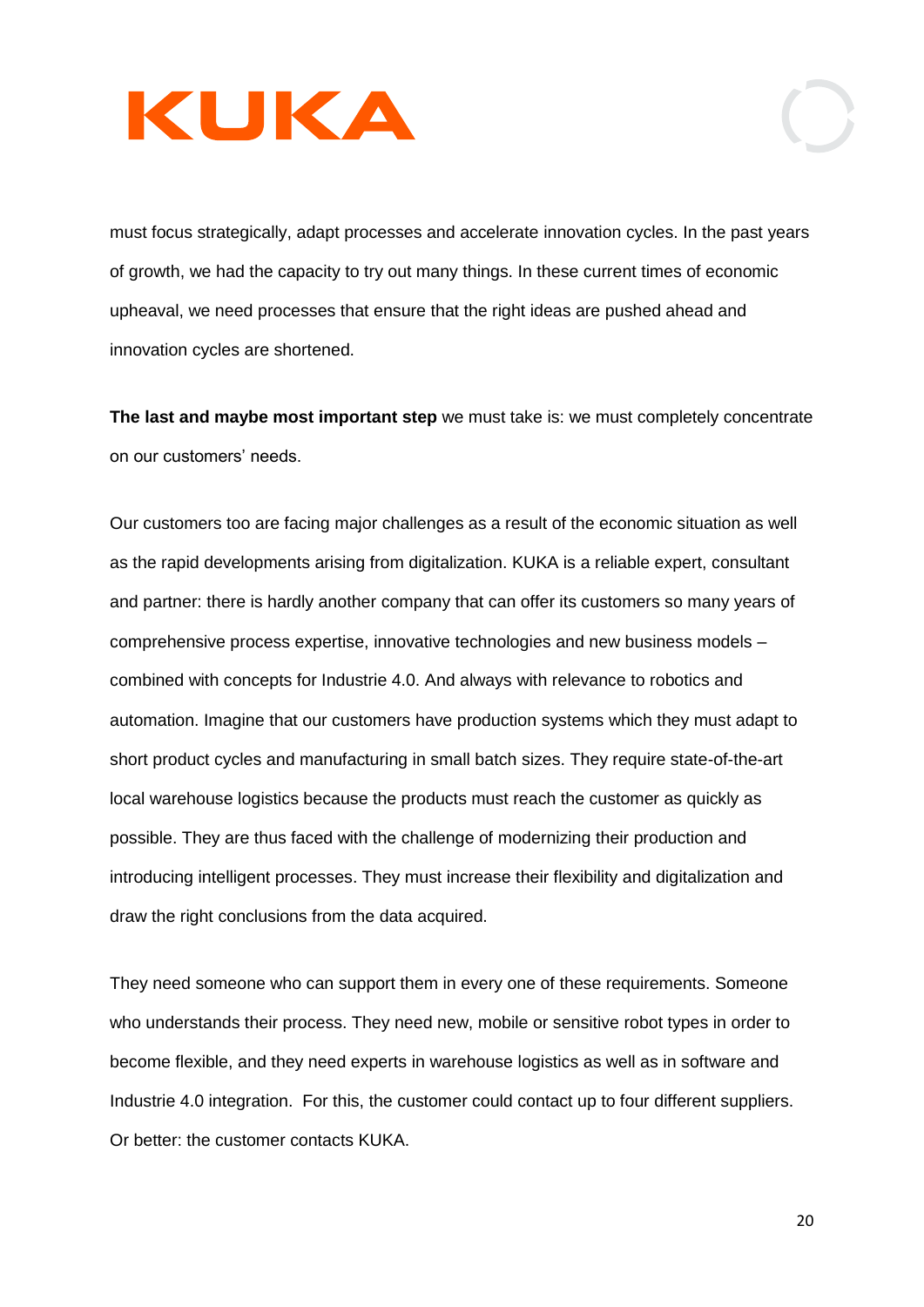This is precisely KUKA's topic: the intelligent factory – or as we call it: Smart Production. For us it's already reality. Smart Production is located in Augsburg and gives our customers an impression of how the flexible flow of materials in logistics, standardization of cells, mobile robotics and AGVs, intellegent software and the associated data evaluation can improve production.

KUKA hardware and mechanical systems offer top quality. Now we improve our customers' productivity. In contrast to other big players, KUKA offers software options and in-depth knowledge relating to hardware, software and Industrie 4.0. All under one roof.

In the longer term, data-based business models can be developed from this. Already today, we are testing these in various sectors. Here too, KUKA has the right environment and the right partners from all the important process disciplines.

Overall, production technologies will need to adapt to continuously changing requirements. This ability to adapt will increasingly determine a company's competitiveness.

To be able to give our customers the best support, alongside the other factors I have talked about today, we also need to have the right team on board, one that is committed to KUKA. We all share a common vision and we are working towards putting our company back on course to success.

We are the preferred supplier of intelligent automation systems – reliable, easy to use, smart.

Thank you very much for your attention.